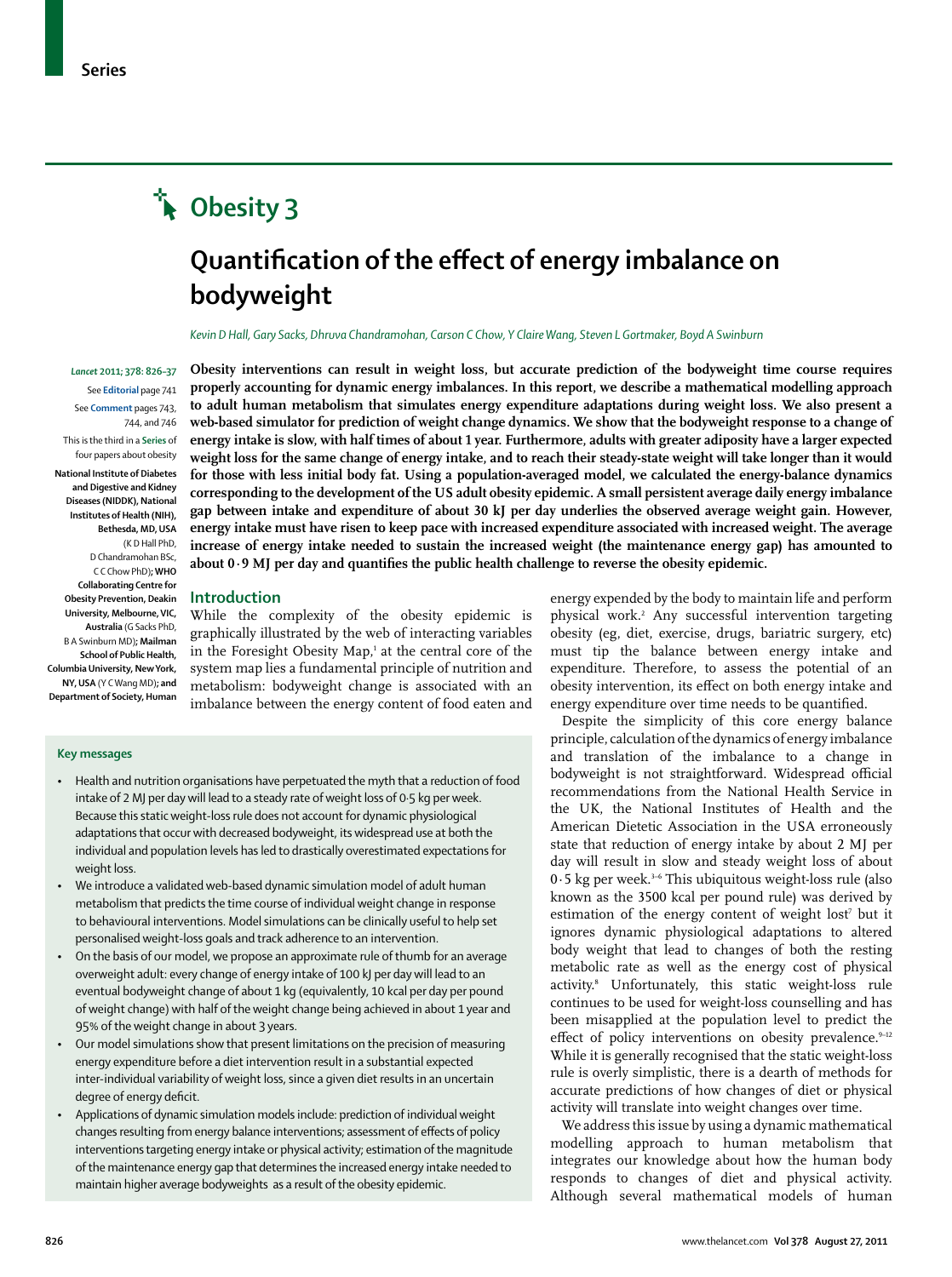metabolism and weight change have been developed in the past,<sup>13-27</sup> here, we describe some insights about weight loss resulting from our research group's experience in developing and validating various mathematical models of human metabolism and bodycomposition change.7,28–37 Furthermore, we present a web-based implementation of one of our dynamic mathematical models of human metabolism with which readers can do their own simulations. We show how this dynamic simulation model of human metabolism can predict the time course of weight change at both the individual and population levels.

## **Quantitative physiology of weight change in adults**

An imbalance between energy intake and energy expenditure is accounted for by a gain or loss of body fat and lean tissue which generally change in parallel.<sup>30,38</sup> Thus, quantification of weight change requires both a dynamic assessment of how energy expenditure changes over time as well as how energy imbalances are partitioned between storage or mobilisation of body fat and lean tissue. The energy content per kg change of body fat is 39·5 MJ and 7·6 MJ for a kg of lean mass.7 Thus, to lose the same mass of fat as lean tissue requires about a 5-fold greater deficit in net energy. Changes of body fat and lean tissue are related by a non-linear function of the initial body fat mass such that people with higher initial adiposity partition a greater proportion of a net energy imbalance towards gain or loss of body fat versus lean tissue than do people with low initial adiposity.30,38 The physiological mechanisms underlying this non-linear relation are complex and involve the regulation of metabolic fuel selection,<sup>31,34</sup> but the net result can be described by a simple equation first presented more than 30 years ago<sup>38</sup> and subsequently updated and validated.<sup>30,37</sup>

Although less energy is stored in lean tissue than in body fat, lean tissue is more energetically expensive to maintain than is body fat and contributes more to the body's overall energy expenditure rate.<sup>39</sup> Thus, energy partitioning also contributes to changes in the energy expenditure rate of the body, particularly the resting metabolic rate and the energy cost of tissue deposition and turnover. These factors, along with the energy cost of physical activity, have recently been incorporated in

#### **Development and Health, Harvard School of Public Health, Harvard University, Boston, MA, USA** (S L Gortmaker PhD)

Correspondence to: Dr Kevin Hall, Laboratory of Biological Modeling, National Institute of Diabetes and Digestive and Kidney Diseases, 12A South Drive, Room 4007, Bethesda MD, 20892, USA **kevinh@niddk.nih.gov**

For more on **our web-based model** see http://bwsimulator. niddk.nih.gov



*Figure 1:* **Predicted bodyweight and fat-mass changes by use of a dynamic simulation model of human metabolism** 

Error bars are ±1SD. (A) Predicted and measured average changes of bodyweight and fat mass during 25% caloric restriction in 12 overweight men and women.<sup>80</sup> (B) Predicted and measured average changes of bodyweight and fat mass during 12·5% caloric restriction plus exercise in 12 overweight men and women.80 (C) Predicted and measured average changes of bodyweight and fat mass during a very low energy liquid diet followed by weight maintenance diet in 12 overweight men and women.<sup>80</sup> (D) Daily weight changes in two obese women during a very low energy liquid diet.<sup>81</sup> Model predictions are shown as solid blue curves and the dotted curves illustrate the uncertainty of the predictions based on the inherent imprecision of estimating baseline energy expenditure, assuming an uncertainty in the initial energy expenditure rate of  $\pm 1$  MJ per day. (E) Average weight change during a 30-day fast in 18 obese men and (F) 58 obese women.<sup>82</sup>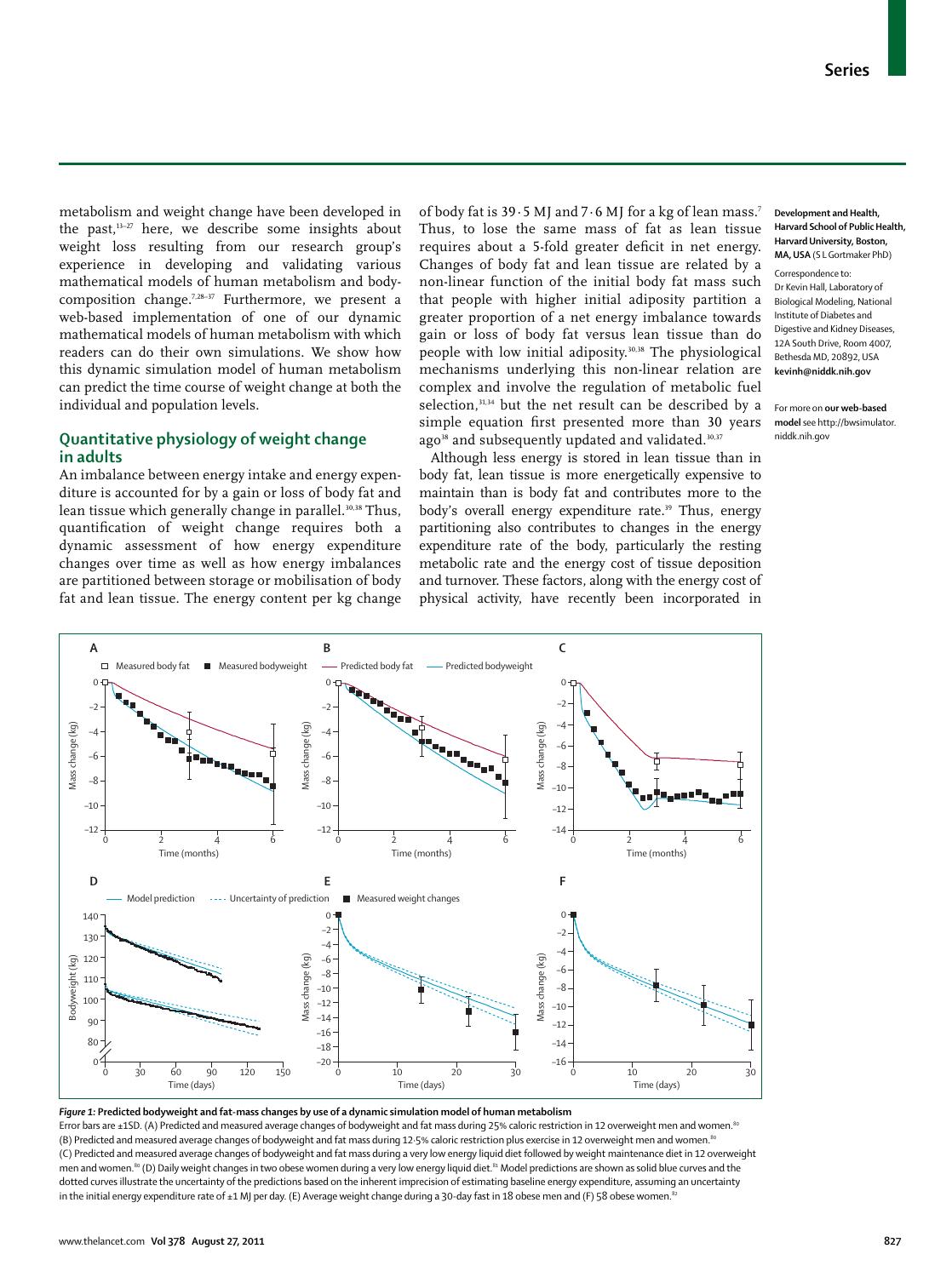See **Online** for webappendix

validated mathematical models of human metabolism and body composition change for adults.28,29,31,33,36 The webappendix (pp 1–3) describes a non-linear dynamic model that captures the important physiology.

## **Modelling of the dynamics of weight change**

Figure 1A–C shows our model simulations of weight change and body fat change along with experimental data from the CALERIE study<sup>80</sup> that investigated 6 months of 25% caloric restriction, 12·5% caloric restriction plus exercise, and 3 months of a liquid diet of 3·7 MJ per day followed by a period of weight maintenance. The close agreement between the model predictions and the data provides some validation of the mathematical model, since these data were not used for model development. Figure 1D shows another validation study, in which two obese women were provided with liquid diets of about  $3.3$  MJ per day in an inpatient setting.<sup>81</sup> The model accurately reproduced the different rates of weight loss resulting from the differing predicted energy expenditure rates in these women. Similarly, figure 1E, F shows the simulated and measured weight changes over the course of a 30 day fast in obese men and women, respectively.<sup>83</sup> Again, the simulated weight change dynamics agree reasonably well with the data thereby providing some confidence that the model accurately captures the quantitative physiology of weight loss.

Calculation of the energy deficit generated by a given diet requires knowledge of the energy needed to maintain the baseline bodyweight. Unfortunately, we cannot measure the initial energy requirements of a free-living individual with a precision better than about 5%.<sup>83</sup> More typically, the initial uncertainty will be much greater than 5% unless the specialised and expensive doubly-labelled water method is used to measure energy expenditure before the intervention. The uncertainty of the baseline energy requirements translates to an expected interindividual variability of weight loss even if adherence to the prescribed diet is perfect. This is a fundamental limitation on our ability to precisely calculate the predicted bodyweight time course of an individual.

Figure 2A shows the predicted bodyweight time course of a 100 kg (220 lb) sedentary man following a step reduction of energy intake by 2 MJ per day (480 kcal per day). This constant diet perturbation was predicted to result in a bodyweight plateau at about 75 kg (165 lb) over a 10-year simulation taking roughly 1 year to reach half of the maximum weight loss and reaching 95% of this value after about 3 years. The dashed curves on figure 2A illustrate the  $\pm 4$  kg weight-loss variability after several years and show that even seemingly small initial uncertainties can lead to large expected long-term interindividual variability of weight change. This expected variability will be exacerbated by imperfect adherence to the intervention as well as any differences in physiological variables between individuals.



#### (A) Bodyweight time course of a 100 kg man following a step decrease in dietary energy intake of 2 MJ per day. The dashed curves indicate the expected inter-individual variability of weight loss due to imprecise estimates of the initial state of energy balance (arising solely from an initial uncertainty in the energy expenditure rate of  $\pm 300$  kJ per day or about 5%). (B) Differences of weight change between people with different initial body composition. People with a higher initial body fat mass lose more weight but the time to reach the plateau is longer. (C) Predicted effect of a step change of physical activity compared with an energy equivalent step change of dietary energy intake. Physical activity has an effect on both the magnitude and the timescale of bodyweight change.

By contrast with our dynamic model simulations, the popular dieting rule3–6 predicts that the same 2 MJ per day reduction of energy intake will result in a linear decrease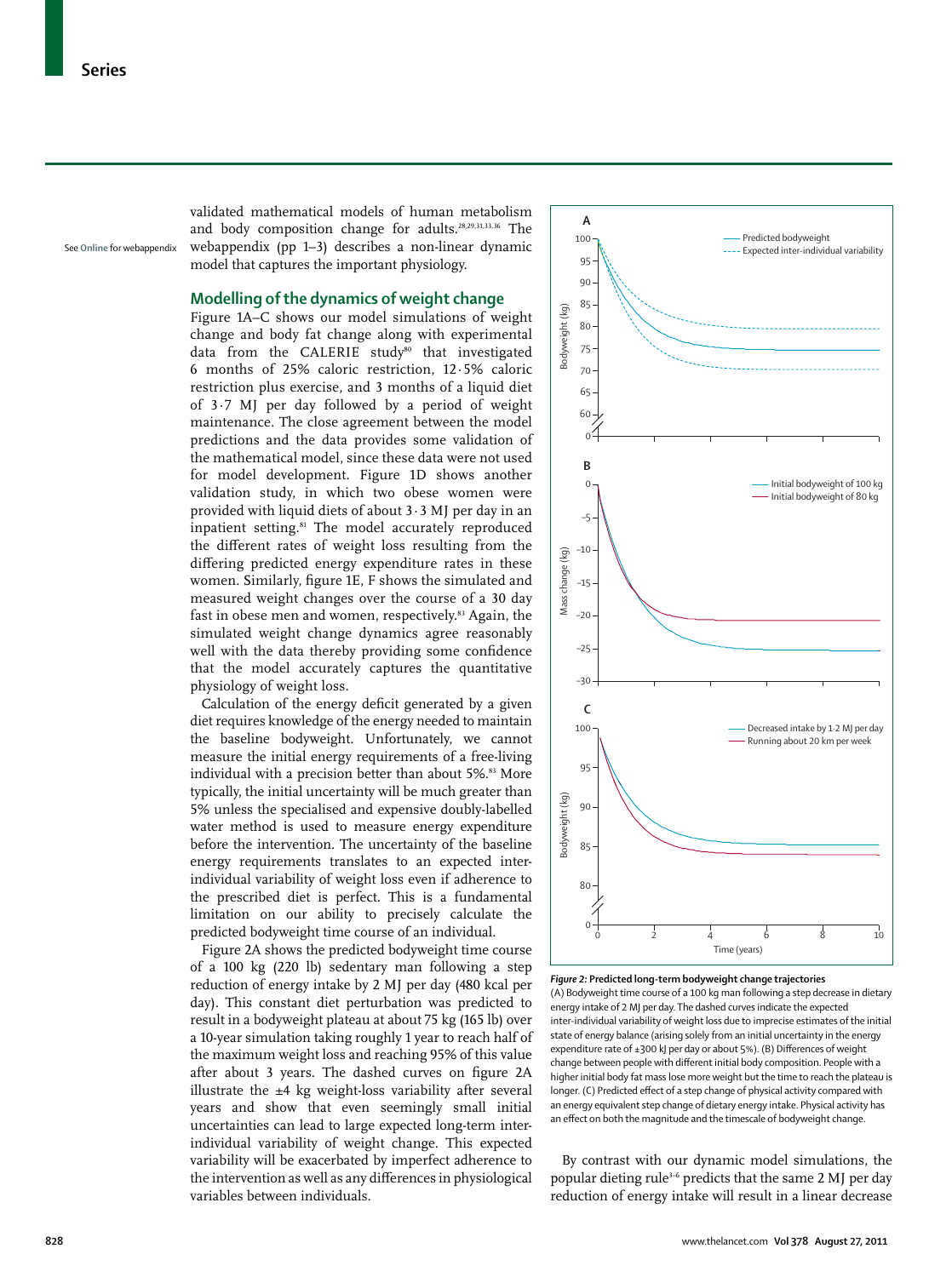of bodyweight over time with 22 kg lost in the first year (not shown), which is about 100% greater weight loss than our model prediction. This result shows the magnitude of the error introduced by ignoring dynamic changes of energy expenditure with weight loss. Moreover, it might help explain why even the most diligent followers of diet programmes often fail to reach weight loss goals that were set by use of the static weight-loss rule. Although practitioners of the erroneous dieting rule generally acknowledge that weight loss will slow over time, they had no way to estimate the weight-loss time course.

The timescale to reach a new bodyweight steady state is mathematically given by the effective energy density of the change in body tissue divided by the slope of the relation between the total energy expenditure rate and weight change (webappendix  $pp$  3-4).<sup>28</sup> Both of these factors are influenced by the initial body composition of the individual, and, therefore the bodyweight time course also depends on the initial body composition.33 Figure 2B shows the predicted change in bodyweight for the same step reduction of daily energy intake of 2 MJ per day in both a 100 kg man and an 80 kg man that differ in their initial body composition. Although the weight lost over the first year is similar, the greater initial fat mass of the 100 kg man results in a larger proportion of weight loss from body fat versus lean tissue than that in the 80 kg man. Because the energetically expensive lean tissue mass is preserved, the 100 kg man achieves a greater eventual weight loss than the initially lighter man because of the relative preservation of energy expenditure. However, to reach half of the maximum weight change takes longer for the 100 kg man than it does for the 80 kg man. Conversely, increased daily energy intake will result in greater weight gain in the 100 kg man than in the 80 kg man and a greater fraction of the weight change will be body fat (not shown).

These different bodyweight predictions at steady state result from the non-linear relation between initial mass of body fat and the fraction of weight change accounted for by change in lean tissue mass.<sup>30</sup> Thus, the person with more initial body fat has a greater fraction of their weight change attributable to changes of body fat versus changes of lean tissue than does a person with less initial body fat. Since body fat contributes less than lean tissue to overall energy expenditure,<sup>39</sup> the person with higher initial body fat will lose a greater amount of weight to achieve a new state of energy balance.<sup>37</sup>

Physical activity increases energy expenditure and can therefore cause weight loss, assuming no compensatory changes in energy intake. But does an increase of physical activity necessarily lead to the same weight loss as an energy-equivalent decrease of food intake? Figure 2C compares a step change of physical activity (ie, running roughly an additional 20 km per week at a moderate pace with an initial energy cost of about  $1.2$  MJ per day) with an energy-equivalent decrease of energy intake in the simulated 100 kg man. Such a relatively modest increase of physical activity expenditure results in slightly more rapid and greater predicted weight loss compared with an energy-equivalent reduction of food intake (figure 2C). However, as the magnitude of each intervention increases, there is a point when diet leads to greater weight loss than does physical activity. Increased physical activity versus an initially energy-equivalent reduction of food intake leads to differing predicted weight loss because the energy expenditure of added physical activity is proportional to bodyweight itself.<sup>71</sup> Therefore, by contrast with the assumption that a calorie is a calorie with respect to physical activity versus diet, our model shows that energy-equivalent initial changes of physical activity versus food intake can lead to differences in weight change, but experimental confirmation of this result would be difficult.

We have not yet modelled the potential effect of exercise on change of body composition although this effect is likely to be modest for most aerobic exercises. More importantly, our model simulations assume that changing physical activity does not alter energy intake and vice versa. However, there is evidence that increased physical activity results in compensatory changes of energy intake that act to attenuate the energy imbalance<sup>84,85</sup> and that the extent of compensation has high individual variability.86 Conversely, changes of energy intake might result in compensatory adaptation of non-exercise physical activity, which also has a high degree of individual variability.87 These compensatory feedback relations between energy intake and physical activity clearly warrant further investigation. Because our simulation model predicts the expected responses in the absence of these feedback mechanisms, we suggest that the difference between the measured and modelpredicted weight change can be used to quantify the magnitude of compensation.

## **Setting goals for weight loss and weight-loss maintenance**

The long timescale for weight loss in obese and overweight individuals has important implications for clinical weight-loss interventions. For example, implementation of a weight-loss programme in various stages so that a goal weight can be achieved in an abbreviated timeframe might be desirable. The first stage might consist of a more aggressive temporary change in behaviour to achieve the weight loss goal in a specified time, after which the intervention can be relaxed to a permanent behavioural change to avoid the weight regain that typically occurs.<sup>88,89</sup>

Figure 3 shows an example of such a two-phase programme of weight loss. A screen-shot of our webbased model simulating the required reduction of dietary energy intake of 5 MJ per day (1200 kcal per day) from a baseline of 12·7 MJ per day (3000 kcal per day) for a sedentary 100 kg (220 lb) man to lose 20 kg (44 lbs) in 6 months. This schedule was followed by a permanent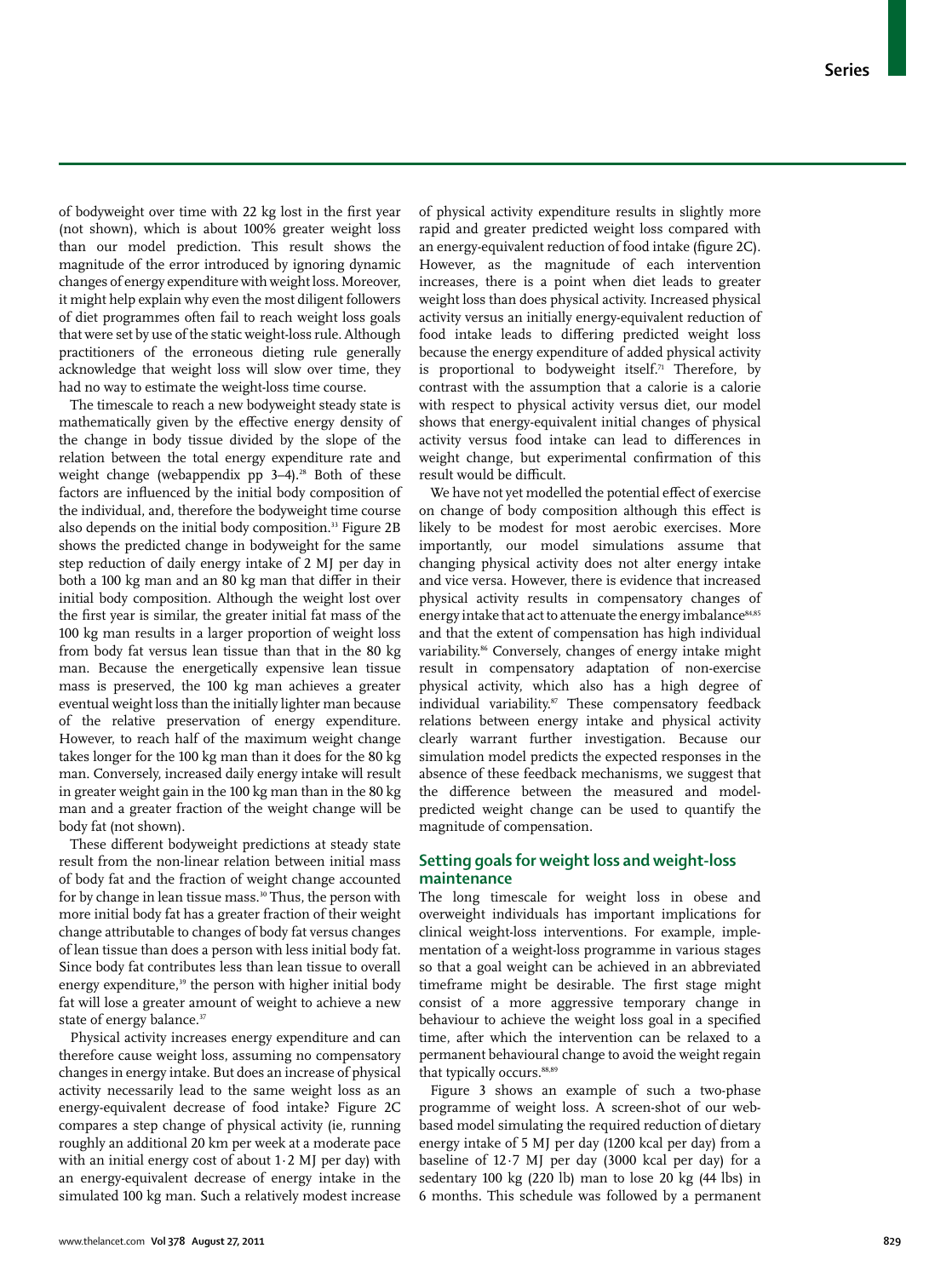

*Figure 3:* **Web-based simulation for setting goals for weight loss and weight-loss maintenance**  The panel located on the top-left part of the simulator window specifies the baseline characteristics of the individual person or population average values. This example selects a 100 kg, 180 cm tall, 23-year-old man. The top-middle panel specifies the goal weight (80 kg) and desired time interval to achieve the goal (180 days). Running the simulation displays the required changes of dietary energy intake to meet the goal and then maintain the weight change. The simulated bodyweight trajectory is graphically displayed in the lower panel. Users can also modify the physical activity to examine how combinations of diet and exercise interventions can achieve the same goal.

reduction of energy intake to a value of  $10.9$  MJ per day (2600 kcal per day) to maintain the weight loss. Physical activity at baseline could be roughly estimated by answering two simple questions about work and leisure physical activities,<sup>90</sup> and the simulations assumed no change in physical activity through the time course of the intervention. The effects of a weight-loss programme that includes modification of physical activity from its baseline value can also be simulated with the web-based model. By modifying the initial conditions of the model to represent an individual person, the simulator can be used for personalised goal setting and behavioural intervention planning.

The simulation model can also display the range of expected individual weight-loss trajectories corresponding to the initial uncertainties in energy imbalance described before. If the bodyweight time course of a person falls substantially outside the expected trajectory range, then this could indicate non-compliance to the intervention. Alternatively, although the mathematical model variables seem to adequately represent the metabolic responses of an average person with a given initial body composition, an individual might have substantially different physiological variables that cause the bodyweight to fall well outside the expected trajectory range. For example, some individuals could have genetic differences causing them to

respond to a reduced energy intake with a suppression of energy expenditure greater than average, which would result in less weight loss than expected.

## **Assessment of obesity interventions and patients' adherence**

To assess the mechanisms and comparative effectiveness of various obesity treatments requires understanding their long-term effect on both energy intake and energy expenditure. However, a major difficulty in the field of obesity research is that current methods for assessment of free-living food intake (eg, 24 h recall, food frequency questionnaires, diet diaries, etc) are known to be inaccurate.<sup>91,92</sup> Therefore, to interpret the results of various diet trials (panel) is difficult, as is to determine whether diet adherence is responsible for the typical failure to maintain substantial weight loss over extended time periods.<sup>93,94</sup> For example, outpatient weight-loss interventions typically result in maximum weight loss after 6–8 months followed by gradual weight regain over subsequent years (figure 4A).<sup>89</sup> A common explanation of the weight-loss plateau at 6–8 months is that a metabolic adaptation occurs such that energy expenditure decreases to match energy intake thereby halting further weight loss.<sup>95-98</sup> Weight regain then occurs as people slowly relax their adherence to the diet that has stopped producing weight loss.

Although our mathematical model includes the physiology of metabolic adaptation to reduced energy diets, the simulated weight-loss plateau occurs on a much longer timescale. Therefore, assuming perfect adherence to a constant reduction of energy intake, the deviation between the model-simulated weight plateau that occurs after several years and the observed plateau at 6–8 months challenges the usual interpretation of the weight-loss, plateau, and regain trajectory described before. Perhaps the difference between the model simulation and the data is an indication that the model does not appropriately capture the energy metabolism dynamics on long timescales in free-living individuals. But because weight loss in controlled feeding studies is almost linear over 6 months (figures 1A and 1B in agreement with the model), a substantial slowing of metabolism shortly after 6 months would be needed to halt weight loss and thereby explain the typically observed plateau at 6–8 months. Rather, it is more likely that adherence to the prescribed diet was not constant over this timeframe—an interpretation supported by previous results from studies showing that total energy expenditure is much higher than self-reported energy intake at the weight-loss plateau.<sup>96</sup>

We investigated what change of energy intake would be needed to simulate a typically observed weight-loss and regain trajectory (figure 4A).<sup>31</sup> The results show that the observed weight change could only have occurred if adherence to the initial reduction of energy intake by about  $3.3$  MJ per day (800 kcal per day) was rapidly and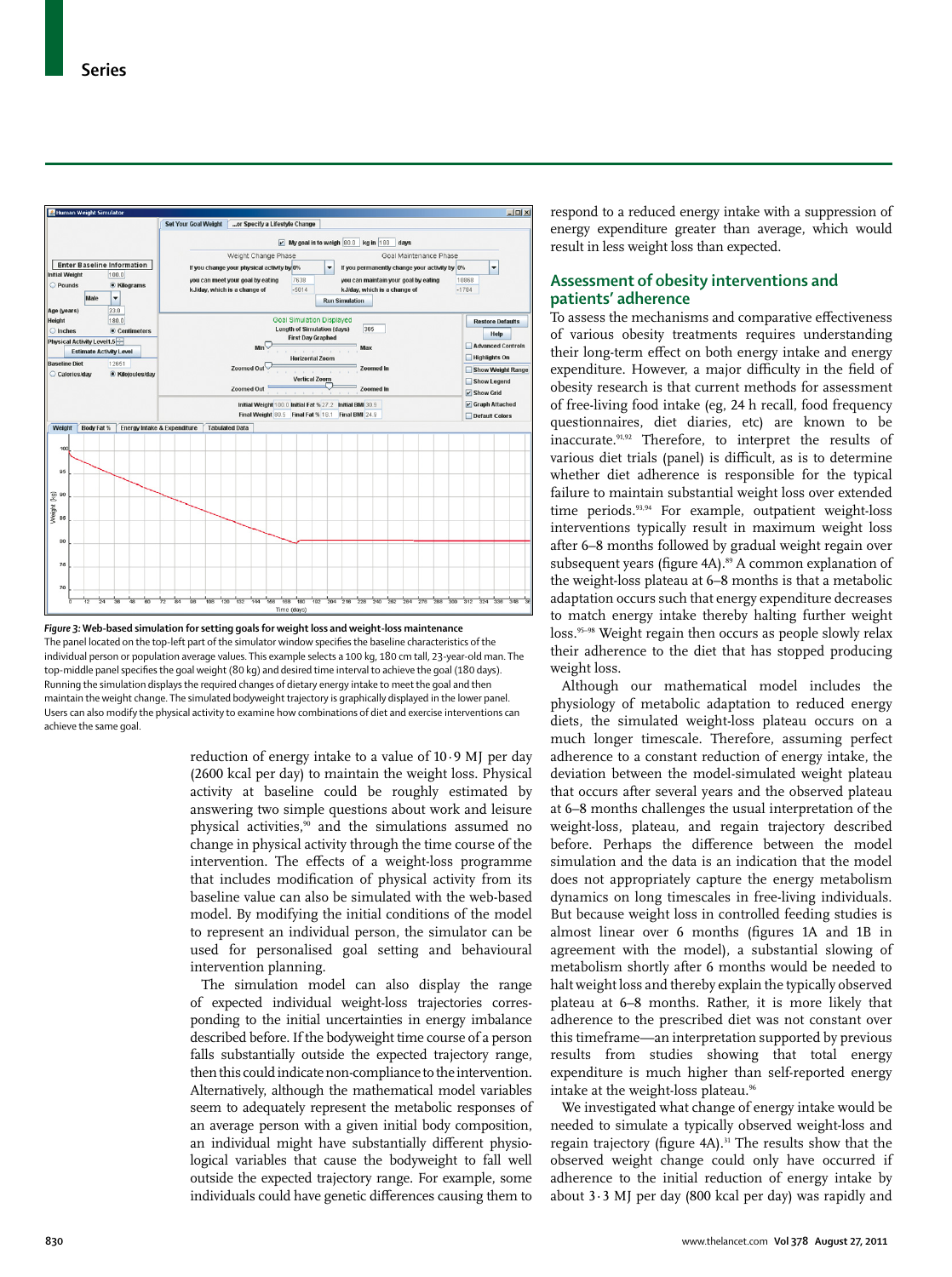#### *Panel :* **Does diet composition matter?**

Clinicians are often asked to opine on a dizzying array of diets for weight loss. Theoretically, the energy balance principle would seem to suggest that all reduced energy diets must lead to equivalent weight loss. However, there have been several randomised clinical trials comparing diets that differ in macronutrient composition<sup>40-59</sup> and many find that low carbohydrate diets lead to greater weight loss, at least in the short term. There are three possible reasons why some reduced energy diets may lead to more weight loss than others.

First, energy is stored in the body as protein, fat, and glycogen, which is a form of carbohydrate. Any imbalance between the intake and use of these macronutrients will lead to an alteration of body composition since the stored protein, fat, or glycogen must change to compensate the imbalance. The energy stored per unit mass of carbohydrate, fat, and protein varies considerably, especially when accounting for the intracellular water associated with stored glycogen and protein.7 Furthermore, dietary carbohydrates have an effect on renal sodium excretion via insulin,<sup>60</sup> which results in concomitant changes of extracellular fluid. Therefore, weight changes are expected when the macronutrient composition of the diet is altered, even when the energy content of the diets are held constant.

However, apart from a few notable exceptions, 61-63 most results from inpatient studies with adequately controlled diets have shown little effect of diet composition on bodyweight and fat-mass changes.64–69 These results therefore show the exquisite regulation of metabolic fuel selection to adjust to the macronutrient content of the diet. Far from being an obvious consequence of the first law of thermodynamics (often expressed as "a calorie is a calorie"),<sup>70</sup> the observation that bodyweight and composition seem to depend little on the macronutrient composition of the diet requires a robust physiological control system to adapt metabolic fuels to the diet composition.33 Understanding of the complex physiological mechanisms underlying metabolic fuel selection is a subject of active investigation.<sup>29,31,33,34</sup>

The second reason that diet composition might affect weight loss is that the body's energy-expenditure rate might depend on the macronutrient mix of the diet. For example, consumption of dietary protein is known to elicit a substantially larger increment of energy expenditure for several hours after a meal than does dietary fat or carbohydrate.<sup>71</sup> Furthermore, the fluxes through various energy-requiring metabolic pathways depend on the macronutrient composition of the diet. For instance, the breakdown and resynthesis of body fat requires eight molecules of ATP per molecule of triglyceride<sup>72</sup> and the flux through this pathway is strongly influenced by dietary carbohydrate via insulin's inhibition of lipolysis.73 Similarly,

progressively relaxed, such that the patients returned to their original weight-maintenance diet within the first year, and kept this diet for the remainder of the 3-year simulation (figure 4B).

other metabolic processes such as gluconeogenesis, de novo lipogenesis, and protein turnover all require energy and their rates can be substantially influenced by diet composition.

Calculation of the net effect of diet changes on overall energy expenditure requires the use of mathematical models that simulate how the magnitudes of these various metabolic fluxes are altered by changing diet composition.<sup>29,31</sup> Despite the attractive theoretical possibility of a substantial metabolic advantage of one diet over another,<sup>74-76</sup> the overall calculated effect of diet composition on total energy expenditure seems to be relatively modest, especially when dietary protein is unchanged. Specifically, our computational model of macronutrient balance31 predicts that large isocaloric exchanges of dietary carbohydrate and fat result in changes of energy expenditure of less than 400 kJ per day, which corresponds to a difference in body fat of roughly 10 g per day. To detect such a difference in body fat with present body-composition methods would require a sustained diet change of more than 100 days. These model results agree with experimental findings $70.77$  and, therefore, the assumption that a "calorie is a calorie" is a reasonable first estimation as far as energy expenditure is concerned over short-time periods. Nevertheless, even small differences in energy expenditure and energy partitioning can theoretically lead to substantial differences of bodyweight and composition if the diets are maintained over long-time periods. This possibility requires further investigation.

Finally, some diets can lead to reduced hunger, improved satiety, and better overall diet adherence during a weight management intervention. While much work has examined the effect of diet composition on short term measures of hunger and satiety,78,79 the well-known difficulties in measurement of food intake in free-living people over extended time periods currently prohibits adequate comparison of different diets. This issue makes the interpretation of most diet trials<sup>40-59</sup> particularly difficult since the reported energy and macronutrient intakes are almost certainly erroneous. Diet adherence is likely to be more transient than is generally believed and might underlie the typical pattern of weight-loss, plateau, and regain observed in outpatient diet interventions (see main text).

In summary, changes in the dietary macronutrient composition result in rapid physiological adaptations that strive to match metabolic fuel selection to the diet. These adaptations minimise changes of body composition and energy expenditure. As a result, all reduced energy diets have a similar effect on body-fat loss in the short run. However, little is known about the long-term effect of diets that vary in macronutrient composition since present methods prohibit quantitative assessment of food intake and diet adherence in an outpatient setting.

Our model's predicted pattern of free-living energy intake raises several interesting issues. First, after the initial reduction in energy intake resulting from a dietary intervention, a progressive increase of energy intake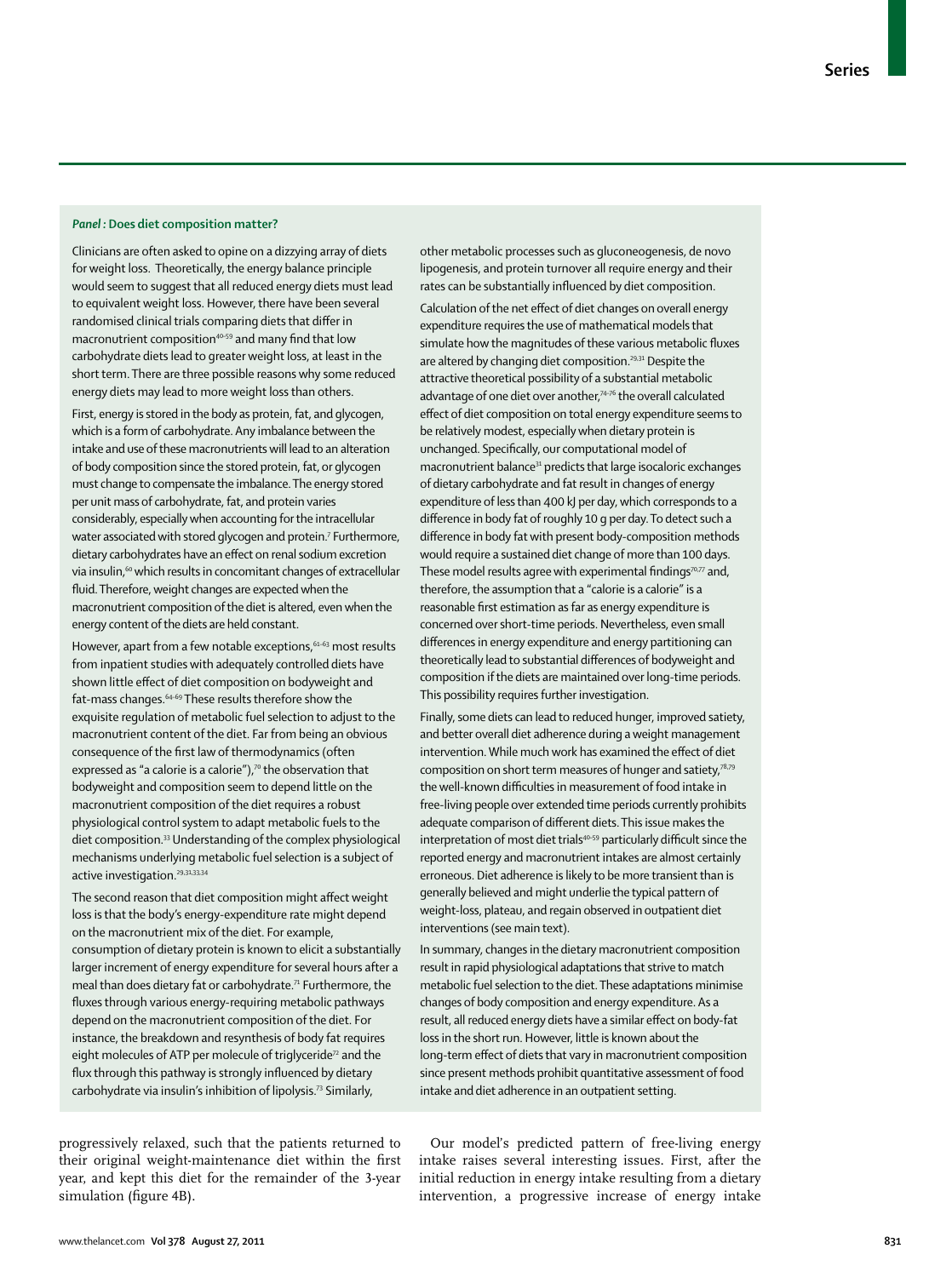

*Figure 4:* **Energy balance dynamics underlying the typical out-patient weight loss, plateau, and regain trajectory**  (A) A typical range of bodyweight trajectories for patients engaged in an out-patient weight-loss programme. The solid blue curve is the mean bodyweight time course and the dashed curves indicate the expected inter-individual weight loss variability due to a ±0.65 MJ per day imprecision in the estimate of the initial energy expenditure rate. Datapoints are mean ±SD from Svetkey and colleagues.<sup>89</sup> (B) The model predicted average energy intake (black) and energy expenditure (red) rates underlying the typical bodyweight loss and regain trajectory.

occurs for many months before it finally meets the energy expenditure rate corresponding to the bodyweight plateau. In other words, weight loss continues for many months at the same time that the average energy intake is slowly increasing. The dieter might then incorrectly infer that adherence is not essential for continuing weight loss when, in fact, impending weight regain has already been set in motion. The slow timescale for weight change is responsible for the gradual weight regain over many years despite the fact that the original lifestyle was resumed within the first year. Interestingly, energy intake levels return to the original baseline diet only a few months after weight hits a minimum and starts increasing. We do not yet know the mechanisms that drive this predicted pattern of average energy intake during a weight-loss programme, but this clearly warrants further study.

The observed average weight regain at 3 years of all but about 3 kg of the lost weight contrasts with the expected weight loss of more than 12 kg that our model predicts would have resulted had the individuals eaten their selfreported energy intake (data not shown).<sup>89</sup> These diverging results highlight the well-known deficiencies in the assessment of free-living energy intake,<sup>91</sup> making the results of clinical trials comparing various diet interventions very difficult to interpret. To address this difficulty, mathematical models of human metabolism have recently been proposed to estimate changes of freeliving energy intake by use of longitudinal measurements of bodyweight as model inputs.<sup>31,36,99,100</sup>

## **Modelling average weight change in a population**

The obesity epidemic is measured at the population level, including the bodyweights of individuals within the population. Accordingly, it is important to develop models that can quantitatively relate individual changes in energy balance and bodyweight to population-level effects. Modelling of the dynamics of the entire population distribution over time is complex and beyond the scope of this report. However, by taking the average of the mathematical model over the US adult population, we managed to calculate the energy imbalance dynamics underlying the observed change of the average adult bodyweight.<sup>36</sup> Fortunately, averaging over a large population reduces the previously described measurement uncertainty in the initial state of energy balance to a negligible value and results in a more precise estimate of the average weight change than can be obtained for an individual. Furthermore, whereas irregular jumps might characterise the energy intake or physical activity patterns in some individuals (eg, the step changes simulated previously), these transitions in behaviour will be smoothed out when averaged over the population.

An important caveat exists when populations are considered to be the sum of individuals. Adults within a population, on average, gain weight as they get older, at least up to the age of about 60 years. Thus, a longitudinal study of adults will inevitably show weight gain, whereas the population as a whole (as judged by serial crosssectional surveys) might be weight stable, increasing in weight, or even decreasing in weight. This is typically a result of lean, young people entering the adult population at the same time as fatter, older people leave the population by dying. Nevertheless, averaging the mathematical model over a population can give important insights into the energy imbalances responsible for the rise of obesity.

Over the past 30 years, the average adult bodyweight in the USA has linearly increased since 1978 (figure 5A).<sup>101-103</sup> By using the average adult bodyweight in 1978 as the initial condition of our model, we quantified the energy balance dynamics underlying this observed average weight gain. Figure 5B plots the simulated progressive increase of overall daily energy intake and energy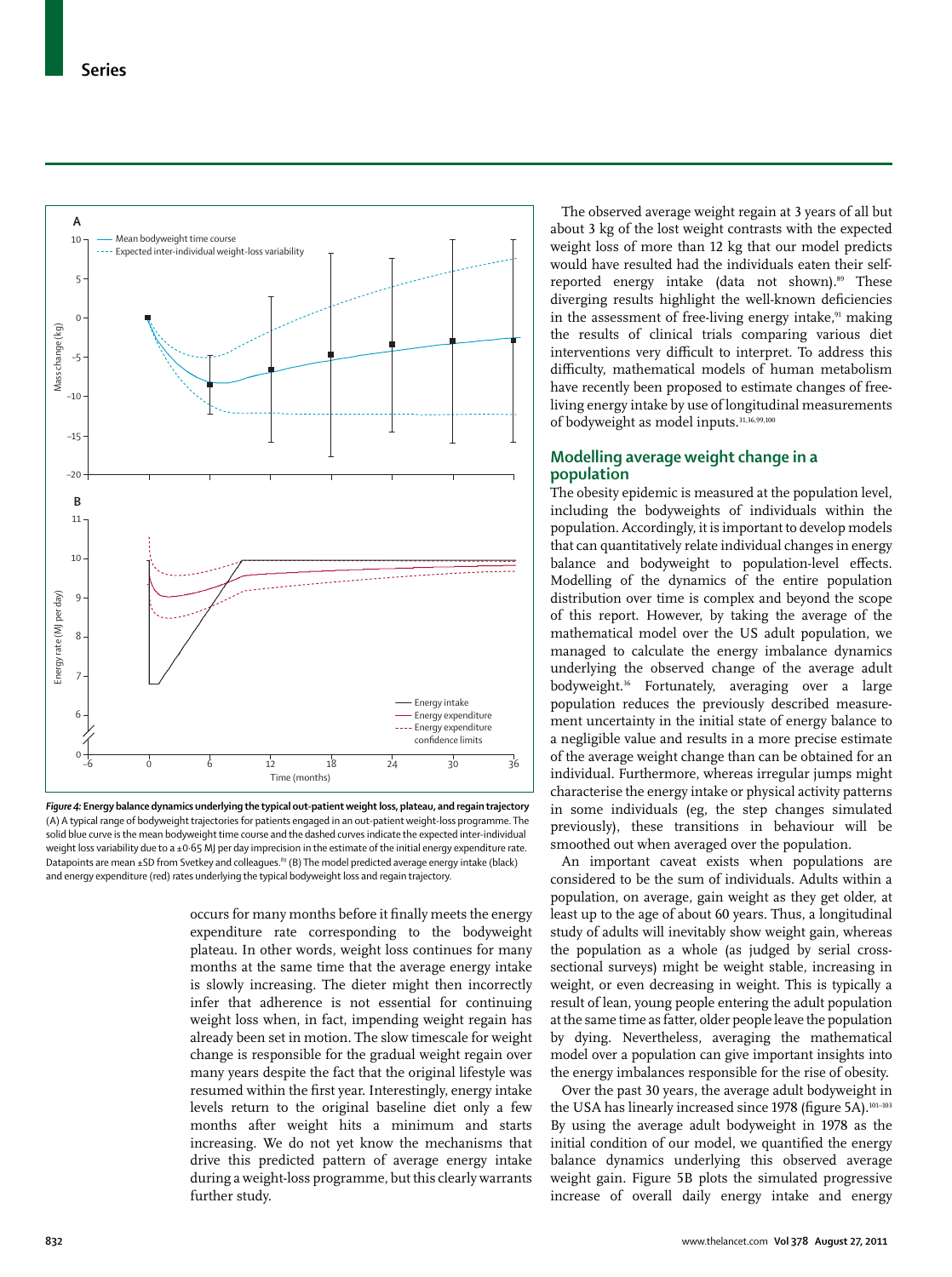expenditure underlying the average bodyweight trajectory shown in figure 5A, assuming no change of average physical activity.

The small difference between the average daily energy intake and expenditure rates shown in figure 5B quantifies the persistent daily energy imbalance that amounts to about 30 kJ per day. This small average daily energy imbalance is equivalent to the average increase of energy stored in body fat and lean tissue divided by the time taken to store this energy. This small "energy imbalance gap" underlying the development of obesity at a population level was first identified by Hill and colleagues<sup>104</sup> (although not referred to by this term). This observation led to the "small changes approach"104,105 to address the obesity epidemic based on the idea that only a small average daily energy imbalance underlies the population-wide increase of average bodyweight.105 Thus, it is argued that halting the rise of obesity prevalence requires only small changes.

However, reversal of obesity will require substantially larger changes, a fact fully acknowledged by Hill and colleagues.105 By contrast with the small energy imbalance gap, the "maintenance energy gap" (previously referred to as the energy flux gap)<sup>106</sup> is defined as the increased average energy intake rate to maintain the final bodyweight compared with the initial bodyweight. The maintenance energy gap accounts for the changes of energy expenditure that occur with weight gain. Figure 5B shows that the maintenance energy gap underlying the obesity epidemic in adults in the USA is about 0·9 MJ per day (220 kcal per day) when 2005 data are compared with 1978 data.<sup>35,36</sup> This estimate is similar to an analysis of US energy intake trends<sup>107</sup> showing an increase of about  $0.8$  MJ per day (190 kcal per day). Measurement error in intake or a decrease of physical activity over the same period could contribute to the small differences in these estimates. Nevertheless, the large change of average energy intake characterises the magnitude of the public health challenge to reverse obesity rates back to 1970s values. Our updated estimate of the maintenance energy gap underlying the increased average US adult bodyweight is slightly less than our previous estimates<sup>106,108</sup> as a result of some issues with linear regression methods<sup>35,109</sup> that have now been corrected. It is important to note that much larger changes are needed for obese individuals to return to the average bodyweight of the 1970s. For example, an adult with a BMI higher than 35 kg/m², representing 14% of the US population,102 needs a change greater than 2 MJ per day (500 kcal per day).

Figure 5C plots our model's predicted average energy expenditure rate as a function of average bodyweight over the course of the 30-year weight gain along with energy expenditure data obtained in a cross-sectional sample with the doubly-labelled water method.106 The simple regression line relating the energy expenditure data to bodyweight has a remarkably similar slope compared with the dynamic model prediction (94±6 kJ/kg per day for linear regression



*Figure 5:* **Simulating the increasing average adult bodyweight gain of the US population** 

(A) Average simulated adult bodyweight along with data from the NHANES. (B) The simulated linear increase of average energy intake and energy expenditure underlying the observed increase in average bodyweight. The energy imbalance gap is the small difference between the energy intake and expenditure rates. The maintenance energy gap is the change of energy intake required to maintain the final bodyweight compared with the initial weight. (C) Plotting of the simulated average energy expenditure rate versus the average bodyweight gives the red curve with a slope very close to that of the regression line fit to cross-sectional energy expenditure data. The slope indicates that every 100 kJ per day increment of energy intake would eventually lead to about 1 kg change of average bodyweight. NHANES=National Health and Nutrition Examination Survey.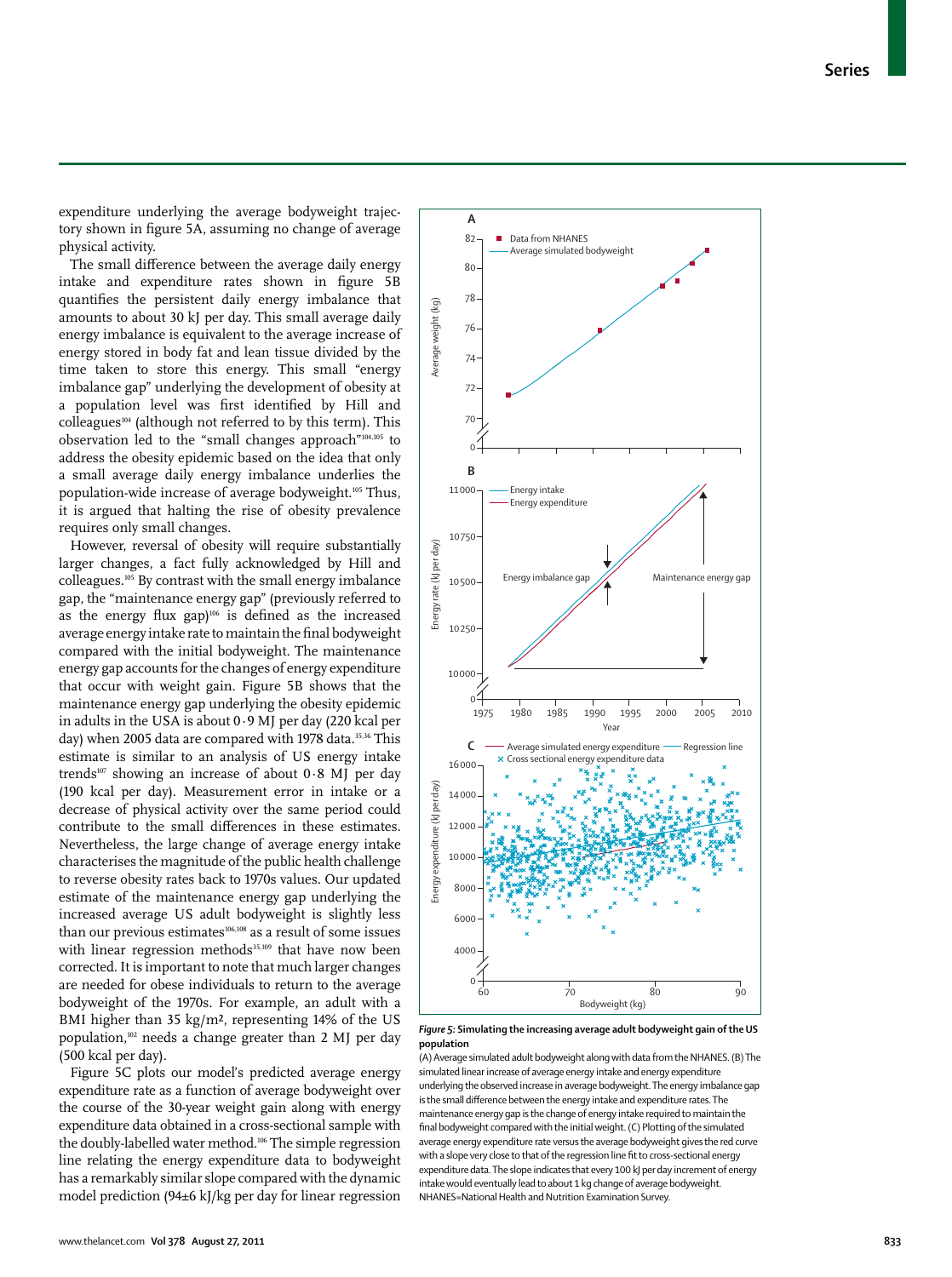versus the dynamic model slope of 100 kJ/kg per day). The magnitude of the slope determines the magnitude of average steady-state bodyweight change for a given dietary intervention. This result, along with the characteristic timescale described above, provides a simple approximate rule of thumb for prediction of the average impact of an intervention affecting energy intake: every permanent change of energy intake of 100 kJ per day will lead to an eventual weight change of about 1 kg (equivalently, 10 kcal per day per pound of weight change) and it will take about 1 year to achieve half of the total weight change and 95% of the total weight change will result in about 3 years.

## **Simulation of the potential effect of policy interventions to address obesity**

By modelling the magnitude of the maintenance energy gap we can begin to estimate the potential effect of population-wide policy interventions. For example, the US Department of Agriculture (USDA) recently issued a report<sup>12</sup> describing the potential effect on obesity prevalence of taxing caloric sweetened beverages. The authors estimated that a 20% tax would result in a decrease of overall energy intake by about 170 kJ per day (40 kcal per day). Using the rule that every change of diet of 2 MJ per day will result in about  $0.5$  kg of weight loss per week, the authors incorrectly predicted an average weight loss of about 1·8 kg per year. Extrapolating this static model prediction over 5 years results in a weight loss of about 10 kg bringing the average adult bodyweight down to values characteristic of the 1970s (figure 6), suggesting that a tax on sugar-sweetened beverages alone might be sufficient to reverse the US obesity epidemic. By contrast, our dynamic simulation model predicts that the USDA estimated decrease of average energy intake



Figure 6: Prediction of the effect of a policy intervention on the population **average weight** 

Simulated average weight change of a 20% tax on caloric sweetened beverages. The average energy-intake change was specified in a recent report by the US Department of Agriculture (USDA)<sup>12</sup> and initial population average weight of 81 kg corresponded to the most recent measurement in the USA. Rather than produce the progressive weight loss predicted by the static model, the same decrease of energy intake led to a simulated modest weight-loss plateau.

from taxing caloric sweetened beverages would result in about  $1.8$  kg (4 lb) of average weight loss after 5 years and about 1 kg  $(2 \cdot 2 \text{ lb})$  of weight loss after 1 year (figure 6). In collaboration with the USDA, we recently used our dynamic simulation model as part of an income-stratified analysis of taxing sugar sweetened beverages and its potential effect on overweight and obesity prevalence in US adults.<sup>110</sup>

These results have important implications for gauging the ability of a policy change to mitigate the obesity epidemic. To better inform policy decisions, a dynamic model should be used to estimate both the magnitude and time course of expected weight change resulting from a given policy's predicted effect on energy balance rather than the inappropriate use of the 3500 kcal per pound rule.9,11,12 Alternatively, our proposed rule of thumb that 100 kJ per day per kg of weight change can be applied to estimate the steady-state weight differences between the presence and absence of an intervention—as was recently done to assess front-of-pack traffic-light nutrition labelling and a "junk food" tax.<sup>111</sup> While even modest weight loss can be associated with substantial health benefits, $112,113$  we suggest that unrealistic weight loss expectations obtained by erroneous use of the static dieting rule should be replaced by our methods to assess other population-wide and more targeted obesity prevention interventions. Of course, our methodology only addresses the energy balance core of the obesity systems map<sup>1</sup> and does not account for the dynamic complex web of interacting variables that might respond and adapt to policy level interventions.

#### **Conclusions**

This report describes how mathematical modelling of human metabolism has resulted in several important insights about weight change in adults. We have shown how inter-individual weight-loss variability resulting from the same intervention can be caused by differences in the initial body composition between individuals as well as the uncertainty about the baseline energy expenditure. We also showed that the timescale of human weight change is long and depends on the initial body composition. Furthermore, changes of energy intake can theoretically result in different weight changes compared with initially energy-equivalent changes of physical activity expenditure.

Although our mathematical models have been validated in various situations,7,29–32,34,36,37 dynamic simulation models have not yet been widely adopted for clinical weight management or informing policy discussions. Thus, we have created a web-based dynamic model to allow users to easily perform simulations. Our web-based instrument represents a substantial step forward from previously available predictions of weight change that rely on the erroneous use of common dieting rules.<sup>3-6</sup> The bodyweight simulation tool will be updated to reflect continuing improvements in the model.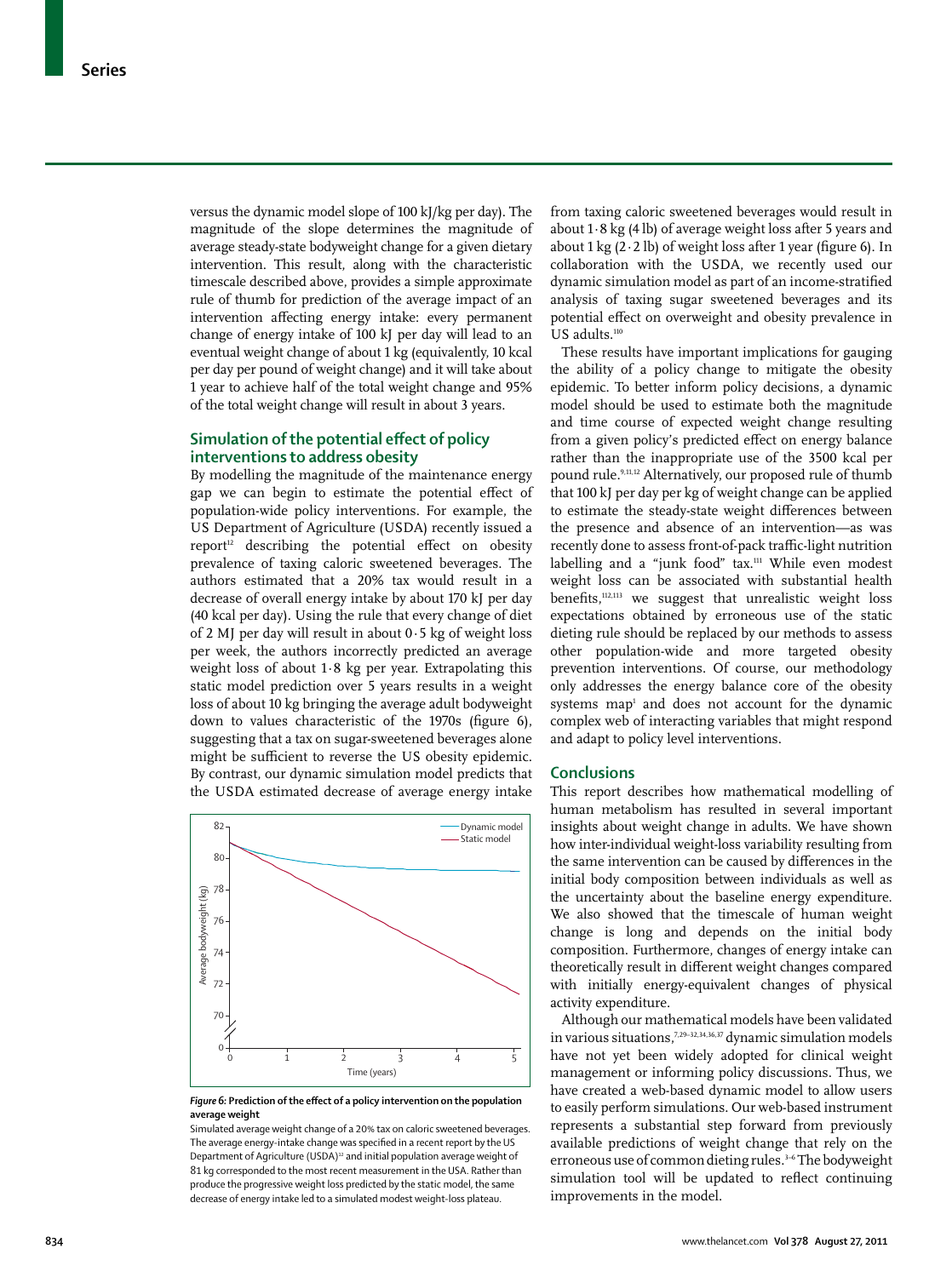An important limitation of our simulations is that our model requires estimation of how an intervention affects both energy intake and physical activity. Once these parameters are specified, the model assumes perfect adherence to the intervention and does not automatically simulate any compensatory effects (eg, increased energy intake at the start of an exercise programme<sup>84,85</sup>). Although limited adherence and compensatory effects are likely to have a prominent role in the determination of overall weight change, their potential effect can be simulated by explicitly testing various hypotheses in the model.

We previously showed good agreement between the model's prediction of the relation between weight change and energy expenditure obtained with 24-h indirect calorimetry in Pima Indians after a 3-year follow-up.<sup>36,114</sup> However, additional longitudinal validation studies over extended periods are needed, ideally with the doublylabelled water method to assess longitudinal changes of free-living total energy expenditure.

Our mathematical model was developed to accurately simulate the physiology of weight change in adults. A similar model for children and adolescents is not yet available. The same notions of the energy imbalance gap and the maintenance energy gap can also apply to children, and previous mathematical models have focused on the quantification of the energy imbalance underlying the development of childhood obesity in various populations.<sup>17,115,116</sup> However, these models are limited because they cannot accurately predict how a child's bodyweight trajectory will change in response to an intervention, because they do not account for the dynamic energy partitioning between fat and lean tissue during various phases of growth.<sup>117,118</sup> Future work must address this issue.

In summary, accurate mathematical models of human metabolism are needed to properly assess the quantitative effect of interventions at both the individual and population levels. Widespread past use of erroneous rules for estimation of human weight change have led to unrealistic expectations about the potential effect of both behavioural and policy interventions. By modelling the quantitative physiology of human weight change and providing easy access to a web-based simulation tool, we believe that health-care and health-policy practitioners will be in a position to make better informed decisions.

#### **Contributors**

All authors jointly formulated the major concepts, and read and approved the final version of the manuscript. KDH led the writing of the report with the assistance of GS and CCC. YCW, SLG, and BAS provided comments on the report. KDH and CCC developed the mathematical model fully described in the webappendix and DC implemented the model in the web-based simulation tool under the direction of KDH.

#### **Conflicts of interest**

We declare that we have no conflicts of interest.

#### **Acknowledgments**

This work was supported in part by the Intramural Research Program of the National Institutes of Health, NIDDK, and grants from the Robert Wood Johnson Foundation (#260639, #61468, and #66284), the US

Centers for Disease Control and Prevention (U48/DP00064-00S1 and 1U48DP001946) and the Office of Behavioral and Social Sciences Research of the National Institutes for Health (#HHSN276200700356P). The funders had no role in the formulation of the major concepts, data analysis, data interpretation, or writing of the report. The authors received no payment for writing the report.

#### **References**

- 1 Butland B, Jebb SA, Kopelman PG, et al. Foresight tackling obesities: future choices—project report, 2nd edn. London: Government Office for Science, 2007.
- 2 Hill JO. Understanding and addressing the epidemic of obesity: an energy balance perspective. *Endocr Rev* 2006; **27:** 750–61.
- 3 Duyff RL. American dietetic association complete food and nutrition guide, 3rd edn. Hoboken: John Wiley & Sons Inc, 2006.
- NHLBI. Aim for a healthy weight: National Institutes of Health, National Heart, Lung, and Blood Institute. Report No: 05-5213, 2005.
- 5 NHLBI obesity education initiative expert panel on the identification evaluation, and treatment of overweight and obesity in adults. The practical guide: identification, evaluation, and treatment of overweight and obesity in adults. National Institutes of Health; National Heart, Lung ,and Blood Institute; North American Association for the study of obesity, 2000.
- NHS. Your Weight Your Health: how to take control of your weight. London: National Health Service, Department of Health, 2006. Report no: 274537.
- 7 Hall KD. What is the required energy deficit per unit weight loss? *Int J Obes (Lond)* 2008; **32:** 573–76.
- Leibel RL, Rosenbaum M, Hirsch J. Changes in energy expenditure resulting from altered body weight. *N Engl J Med* 1995; **332:** 621–28.
- Gustavsen GW, Rickertsen K. The effects of taxes on purchases of sugar-sweetened carbonated soft drinks: a quantile regression approach. *Appl Econ* 2011; **43:** 707–16.
- Finkelstein EA, Zhen C, Nonnemaker J, Todd JE. Impact of targeted beverage taxes on higher- and lower-income households. *Arch Intern Med* 2010; **170:** 2028–34.
- 11 Simon P, Jarosz CJ, Kuo T, Fielding JE. Menu labeling as a potential strategy for combating the obesity epidemic: a health impact assessment. Los Angeles: County of Los Angeles Department of Public Health, 2008.
- 12 Smith TA, Bing-Hwan L, Jong-Ying L. Taxing caloric sweetened beverages: potential effects on beverage consumption, calorie intake, and obesity. Washington DC: Economic Research Service, US Department of Agriculture, 2010.
- Alpert SS. A two-reservoir energy model of the human body. *Am J Clin Nutr* 1979; **32:** 1710–18.
- Alpert SS. Growth, thermogenesis, and hyperphagia. *Am J Clin Nutr* 1990; **52:** 784–92.
- Alpert SS. A limit on the energy transfer rate from the human fat store in hypophagia. *J Theor Biol* 2005; **233:** 1–13.
- 16 Antonetti VW. The equations governing weight change in human beings. *Am J Clin Nutr* 1973; **26:** 64–71.
- Butte NF, Christiansen E, Sorensen TI. Energy imbalance underlying the development of childhood obesity. *Obesity* (Silver Spring) 2007; **15:** 3056–66.
- 18 Christiansen E, Garby L. Prediction of body weight changes caused by changes in energy balance. *Eur J Clin Invest* 2002; **32:** 826–30.
- 19 Christiansen E, Garby L, Sorensen TI. Quantitative analysis of the energy requirements for development of obesity. *J Theor Biol* 2005; **234:** 99–106.
- 20 Flatt JP. Carbohydrate-fat interactions and obesity examined by a two-compartment computer model. *Obes Res* 2004; **12:** 2013–22.
- Kozusko FP. Body weight setpoint, metabolic adaption and human starvation. *Bull Math Biol* 2001; **63:** 393–403.
- 22 Kozusko FP. The effects of body composition on setpoint based weight loss. *Math Comput Model* 2002; **35:** 973–82.
- 23 Payne PR, Dugdale AE. A model for the prediction of energy balance and body weight. *Ann Hum Biol* 1977; **4:** 525–35.
- 24 Song B, Thomas DM. Dynamics of starvation in humans. *J Math Biol* 2007; **54:** 27–43.
- 25 Thomas DM, Ciesla A, Levine JA, Stevens JG, Martin CK. A mathematical model of weight change with adaptation. *Math Biosci Eng* 2009; **6:** 873–87.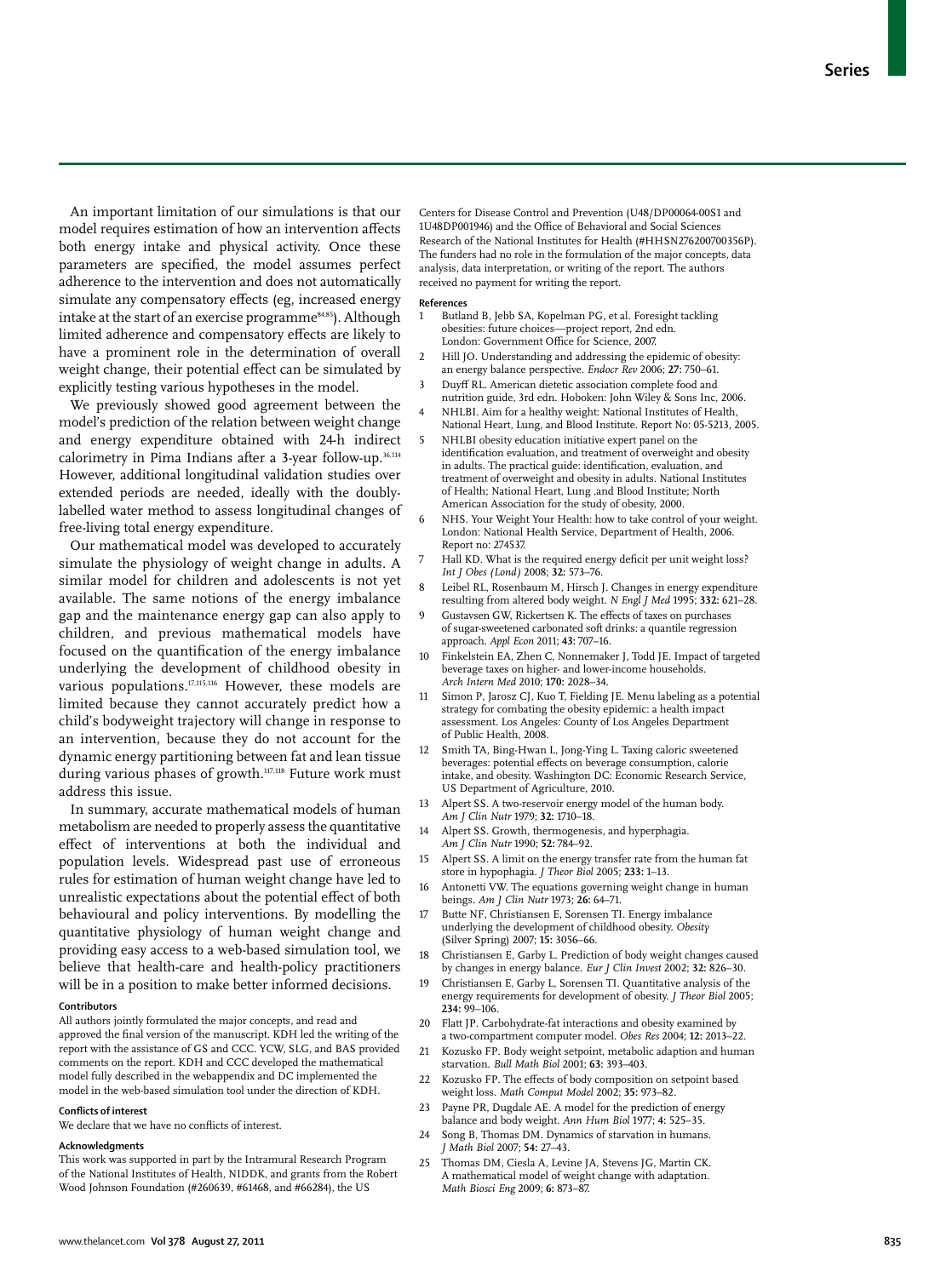- 26 Weinsier RL, Bracco D, Schutz Y. Predicted effects of small decreases in energy expenditure on weight gain in adult women. *Int J Obes Relat Metab Disord* 1993; **17:** 693–700.
- 27 Westerterp KR, Donkers JH, Fredrix EW, Boekhoudt P. Energy intake, physical activity and body weight: a simulation model. *Br J Nutr* 1995; **73:** 337–47.
- 28 Chow CC, Hall KD. The dynamics of human body weight change. *PLoS Comput Biol* 2008; **4:** e1000045.
- 29 Hall KD. Computational model of in vivo human energy metabolism during semistarvation and refeeding. *Am J Physiol Endocrinol Metab* 2006; **291:** E23–37.
- 30 Hall KD. Body fat and fat-free mass inter-relationships: Forbes's theory revisited. *Br J Nutr* 2007; **97:** 1059–63.
- 31 Hall KD. Predicting metabolic adaptation, body weight change, and energy intake in humans. *Am J Physiol Endocrinol Metab* 2010; **298:** E449–66.
- 32 Hall KD. Mathematical modelling of energy expenditure during tissue deposition. *Br J Nutr* 2010; **104:** 4–7.
- 33 Hall KD. Mechanisms of metabolic fuel selection: modeling human metabolism and body-weight change. *IEEE Eng Med Biol Mag* 2010; **29:** 36–41.
- 34 Hall KD, Bain HL, Chow CC. How adaptations of substrate utilization regulate body composition. *Int J Obes (Lond)* 2007; **31:** 1378–83.
- 35 Hall KD, Chow CC. Estimating the quantitative relation between food energy intake and changes in body weight. *Am J Clin Nutr* 2010; **91:** 816.
- 36 Hall KD, Guo J, Dore M, Chow CC. The progressive increase of food waste in America and its environmental impact. *PLoS One* 2009; **4:** e7940.
- 37 Hall KD, Jordan PN. Modeling weight-loss maintenance to help prevent body weight regain. *Am J Clin Nutr* 2008; **88:** 1495–503.
- 38 Forbes GB. Lean body mass-body fat interrelationships in humans. *Nutr Rev* 1987; **45:** 225–31.
- 39 Ravussin E, Lillioja S, Anderson TE, Christin L, Bogardus C. Determinants of 24-hour energy expenditure in man. Methods and results using a respiratory chamber. *J Clin Invest* 1986; **78:** 1568–78.
- 40 Bradley U, Spence M, Courtney CH, et al. Low-fat versus low-carbohydrate weight reduction diets: effects on weight loss, insulin resistance, and cardiovascular risk: a randomized control trial. *Diabetes* 2009; **58:** 2741–48.
- 41 Brehm BJ, Seeley RJ, Daniels SR, D'Alessio DA. A randomized trial comparing a very low carbohydrate diet and a calorie-restricted low fat diet on body weight and cardiovascular risk factors in healthy women. *J Clin Endocrinol Metab* 2003; **88:** 1617–23.
- 42 Brehm BJ, Spang SE, Lattin BL, Seeley RJ, Daniels SR, D'Alessio DA. The role of energy expenditure in the differential weight loss in obese women on low-fat and low-carbohydrate diets. *J Clin Endocrinol Metab* 2005; **90:** 1475–82.
- 43 Brinkworth GD, Noakes M, Buckley JD, Keogh JB, Clifton PM. Long-term effects of a very-low-carbohydrate weight loss diet compared with an isocaloric low-fat diet after 12 mo. *Am J Clin Nutr* 2009; **90:** 23–32.
- 44 Foster GD, Wyatt HR, Hill JO, et al. Weight and metabolic outcomes after 2 years on a low-carbohydrate versus low-fat diet: a randomized trial. *Ann Intern Med* 2010; **153:** 147–57.
- 45 Foster GD, Wyatt HR, Hill JO, et al. A randomized trial of a low-carbohydrate diet for obesity. *N Engl J Med* 2003; **348:** 2082–90.
- 46 Gardner CD, Kiazand A, Alhassan S, et al. Comparison of the Atkins, Zone, Ornish, and LEARN diets for change in weight and related risk factors among overweight premenopausal women: the A TO Z weight loss study: a randomized trial. *JAMA* 2007; **297:** 969–77.
- 47 Greenberg I, Stampfer MJ, Schwarzfuchs D, Shai I. Adherence and success in long-term weight loss diets: the dietary intervention randomized controlled trial (DIRECT). *J Am Coll Nutr* 2009; **28:** 159–68.
- 48 Johnston CS, Tjonn SL, Swan PD, White A, Hutchins H, Sears B. Ketogenic low-carbohydrate diets have no metabolic advantage over nonketogenic low-carbohydrate diets. *Am J Clin Nutr* 2006; **83:** 1055–61.
- 49 McAuley KA, Hopkins CM, Smith KJ, et al. Comparison of high-fat and high-protein diets with a high-carbohydrate diet in insulin-resistant obese women. *Diabetologia* 2005; **48:** 8–16.
- 50 Noakes M, Foster PR, Keogh JB, James AP, Mamo JC, Clifton PM. Comparison of isocaloric very low carbohydrate/high saturated fat and high carbohydrate/low saturated fat diets on body composition and cardiovascular risk. *Nutr Metab (Lond)* 2006; **3:** 7.
- Noakes M, Keogh JB, Foster PR, Clifton PM. Effect of an energy-restricted, high-protein, low-fat diet relative to a conventional high-carbohydrate, low-fat diet on weight loss, body composition, nutritional status, and markers of cardiovascular health in obese women. *Am J Clin Nutr* 2005; **81:** 1298–306.
- 52 Pereira MA, Swain J, Goldfine AB, Rifai N, Ludwig DS. Effects of a low-glycemic load diet on resting energy expenditure and heart disease risk factors during weight loss. *JAMA* 2004; **292:** 2482–90.
- 53 Sacks FM, Bray GA, Carey VJ, et al. Comparison of weight-loss diets with different compositions of fat, protein, and carbohydrates. *N Engl J Med* 2009; **360:** 859–73.
- Shai I, Schwarzfuchs D, Henkin Y, et al. Weight loss with a low-carbohydrate, Mediterranean, or low-fat diet. *N Engl J Med* 2008; **359:** 229–41.
- Stern L, Iqbal N, Seshadri P, et al. The effects of low-carbohydrate versus conventional weight loss diets in severely obese adults: one-year follow-up of a randomized trial. *Ann Intern Med* 2004; **140:** 778–85.
- 56 Tay J, Brinkworth GD, Noakes M, Keogh J, Clifton PM. Metabolic effects of weight loss on a very-low-carbohydrate diet compared with an isocaloric high-carbohydrate diet in abdominally obese subjects. *J Am Coll Cardiol* 2008; **51:** 59–67.
- 57 Volek J, Sharman M, Gomez A, et al. Comparison of energy-restricted very low-carbohydrate and low-fat diets on weight loss and body composition in overweight men and women. *Nutr Metab (Lond)* 2004; **1:** 13.
- 58 Wycherley TP, Brinkworth GD, Keogh JB, Noakes M, Buckley JD, Clifton PM. Long-term effects of weight loss with a very low carbohydrate and low fat diet on vascular function in overweight and obese patients. *J Intern Med* 2010; **267:** 452–61.
- Yancy WS Jr, Olsen MK, Guyton JR, Bakst RP, Westman EC. A low-carbohydrate, ketogenic diet versus a low-fat diet to treat obesity and hyperlipidemia: a randomized, controlled trial. *Ann Intern Med* 2004; **140:** 769–77.
- 60 DeFronzo RA. The effect of insulin on renal sodium metabolism. A review with clinical implications. *Diabetologia* 1981; **21:** 165–71.
- 61 Kekwick A, Pawan GL. Calorie intake in relation to body-weight changes in the obese. *Lancet* 1956; **271:** 155–61.
- 62 Rabast U, Schonborn J, Kasper H. Dietetic treatment of obesity with low and high-carbohydrate diets: comparative studies and clinical results. *Int J Obes* 1979; **3:** 201–11.
- 63 Rabast U, Vornberger KH, Ehl M. Loss of weight, sodium and water in obese persons consuming a high- or low-carbohydrate diet. *Ann Nutr Metab* 1981; **25:** 341–49.
- 64 Kinsell LW, Gunning B, Michaels GD, Richardson J, Cox SE, Lemon C. Calories do count. *Metabolism* 1964; **13:** 195–204.
- 65 Leibel RL, Hirsch J, Appel BE, Checani GC. Energy intake required to maintain body weight is not affected by wide variation in diet composition. *Am J Clin Nutr* 1992; **55:** 350–55.
- Vazquez JA, Adibi SA. Protein sparing during treatment of obesity: ketogenic versus nonketogenic very low calorie diet. *Metabolism* 1992; **41:** 406–14.
- 67 Werner SC. Comparison between weight reduction on a high-calorie, highfat diet and on an isocaloric regimen high in carbohydrate. *N Engl J Med* 1955; **252:** 661–65.
- Yang MU, Barbosa-Saldivar JL, Pi-Sunyer FX, Van Itallie TB. Metabolic effects of substituting carbohydrate for protein in a low-calorie diet: a prolonged study in obese patients. *Int J Obes* 1981; **5:** 231–36.
- 69 Yang MU, Van Itallie TB. Composition of weight lost during short-term weight reduction. Metabolic responses of obese subjects to starvation and low-calorie ketogenic and nonketogenic diets. *J Clin Invest* 1976; **58:** 722–30.
- Buchholz AC, Schoeller DA. Is a calorie a calorie? *Am J Clin Nutr* 2004; **79:** 899S–906S.
- 71 Blaxter K. Energy metabolism in animals and man. Cambridge: Cambridge University Press; 1989.
- Elia M, Zed C, Neale G, Livesey G. The energy cost of triglyceride-fatty acid recycling in nonobese subjects after an overnight fast and four days of starvation. *Metabolism* 1987; **36:** 251–55.